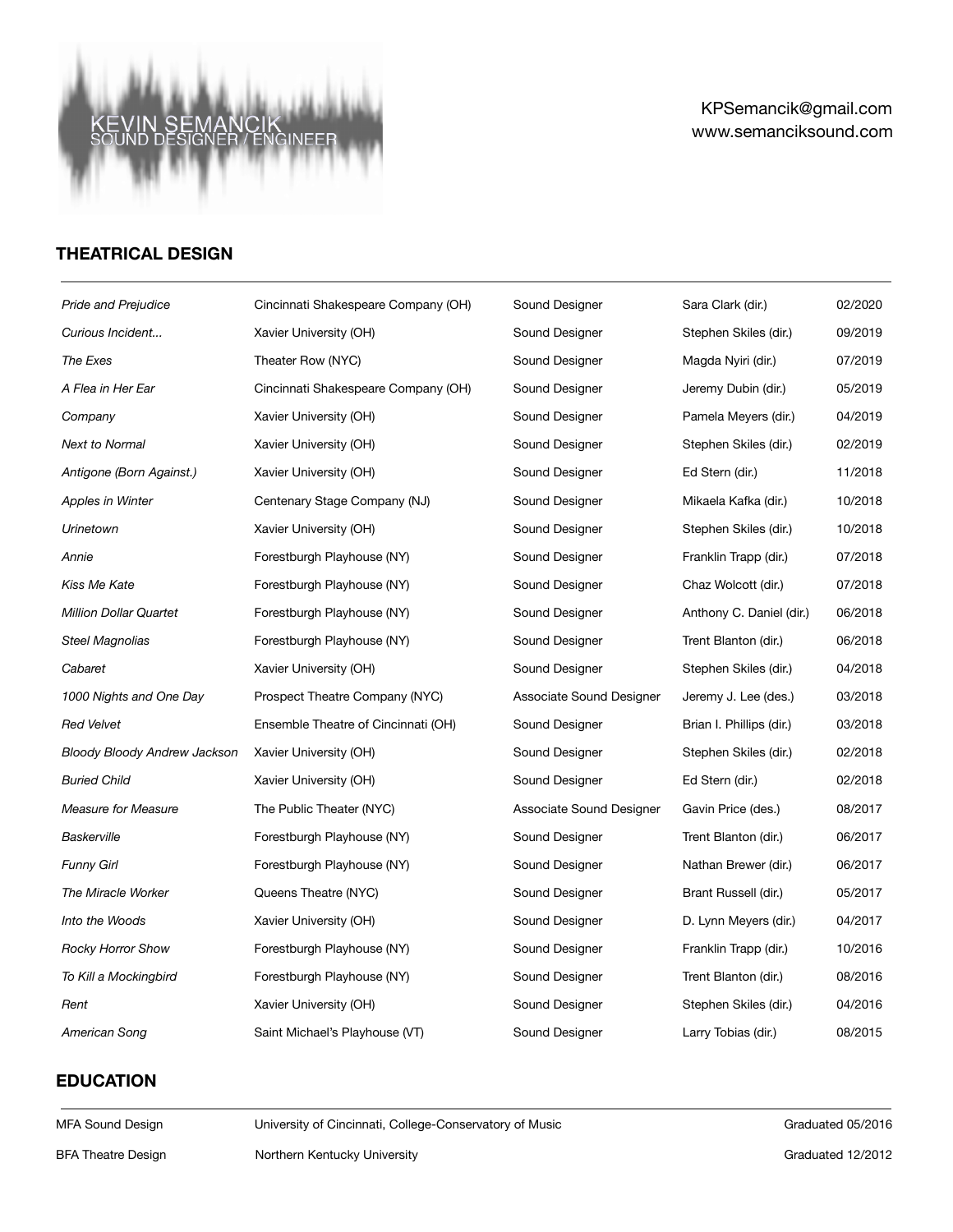## **EVENT DESIGN**

| Junior Theatre Festival East | iTheatrics / MTI (GA)                     | Associate Sound Designer | Kim Carbone (des.) | 01/2020 |
|------------------------------|-------------------------------------------|--------------------------|--------------------|---------|
| Junior Theatre Festival East | iTheatrics / MTI (GA)                     | Associate Sound Designer | Matt Kraus (des.)  | 01/2019 |
| Junior Theatre Festival East | iTheatrics / MTI (GA)                     | Associate Sound Designer | Matt Kraus (des.)  | 01/2018 |
| Broadway Backwards: Love     | Broadway Cares / Equity Fights AIDS (NYC) | Assistant Sound Designer | Matt Kraus (des.)  | 03/2017 |
| Junior Theatre Festival West | iTheatrics / MTI (CA)                     | Associate Sound Designer | Matt Kraus (des.)  | 02/2017 |

# **TECHNICAL EXPERIENCE**

| Confession of Lily Dare       | <b>Primary Stages</b>       | <b>Production Audio</b> | Bart Fasbender (des.)    | 01/2020 |
|-------------------------------|-----------------------------|-------------------------|--------------------------|---------|
| We're Gonna Die               | Second Stage                | <b>Production Audio</b> | Jason Crystal (des.)     | 01/2020 |
| Fefu and Her Friends          | Theatre for a New Audience  | <b>Production Audio</b> | Palmer Hefferan (des.)   | 11/2019 |
| 2019 Gala                     | Park Avenue Armory          | <b>Production Audio</b> | Brandon Wolcott (des.)   | 11/2019 |
| <b>Black Artists' Retreat</b> | Park Avenue Armory          | <b>Production Audio</b> | Mark Grey (des.)         | 10/2019 |
| Antigone                      | Park Avenue Armory          | <b>Production Audio</b> | Satoshi Miyagi (dir.)    | 09/2019 |
| Make Believe                  | Second Stage                | <b>Production Audio</b> | Bray Poor (des.)         | 07/2019 |
| Everything That Happened      | Park Avenue Armory          | <b>Production Audio</b> | Heiner Goebbels (dir.)   | 06/2019 |
| Dying City                    | Second Stage                | <b>Production Audio</b> | Bray Poor (des.)         | 05/2019 |
| Little Women                  | <b>Primary Stages</b>       | <b>Production Audio</b> | Leon Rothenberg (des.)   | 05/2019 |
| Do You Feel Anger             | Vineyard Theatre            | <b>Production Audio</b> | Palmer Hefferan (des.)   | 03/2019 |
| Daddy                         | The New Group               | <b>Production Audio</b> | Lee Kinney (des.)        | 02/2019 |
| <b>About Alice</b>            | Theatre for a New Audience  | <b>Production Audio</b> | Josh Schmidt (des.)      | 01/2019 |
| <b>God Said This</b>          | <b>Primary Stages</b>       | <b>Production Audio</b> | M.L. Dogg (des.)         | 01/2019 |
| Downstairs                    | <b>Primary Stages</b>       | <b>Production Audio</b> | M.L. Dogg (des.)         | 10/2018 |
| Good Grief                    | Vineyard Theatre            | <b>Production Audio</b> | Daniel Kluger (des.)     | 09/2018 |
| <b>Final Follies</b>          | <b>Primary Stages</b>       | <b>Production Audio</b> | Scott Killian (des.)     | 09/2018 |
| <b>Collective Rage</b>        | <b>MCC Theatre</b>          | <b>Production Audio</b> | Palmer Hefferan (des.)   | 08/2018 |
| This Flat Earth               | <b>Playwrights Horizons</b> | A1 (replacement)        | Mikhail Fiksel (des.)    | 03/2018 |
| Relevance                     | <b>MCC Theatre</b>          | <b>Production Audio</b> | Broken Chord (des.)      | 02/2018 |
| Good for Otto                 | The New Group               | Asst. Production Audio  | Milburn/Bodeen (des.)    | 02/2018 |
| Feeding the Dragon            | <b>Primary Stages</b>       | <b>Production Audio</b> | Lindsay Jones (des.)     | 01/2018 |
| Glass Guignol                 | Mabou Mines                 | A <sub>1</sub>          | Gavin Price (des.)       | 12/2017 |
| Red Roses Green Gold          | Minetta Lane                | Asst. Production Audio  | Kim Carbone (A1)         | 11/2017 |
| Measure for Measure           | The Public                  | A1 (replacement)        | Gavin Price (des.)       | 09/2017 |
| A Taste of Things to Come     | York Theatre Company        | A1                      | Daniel J. Gerhard (des.) | 10/2016 |